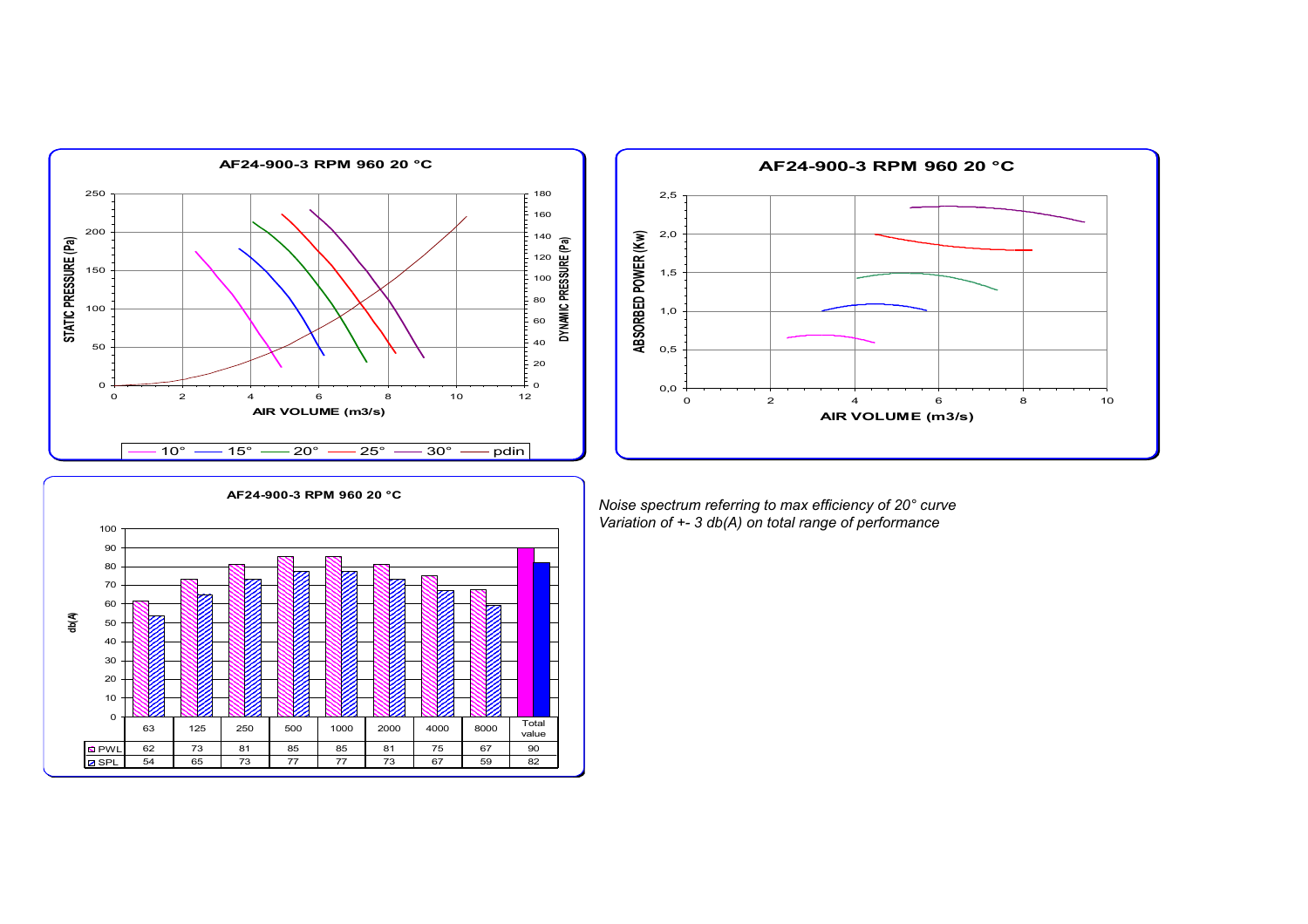





*Noise spectrum referring to max efficiency of 20° curve Variation of +- 3 db(A) on total range of performance*